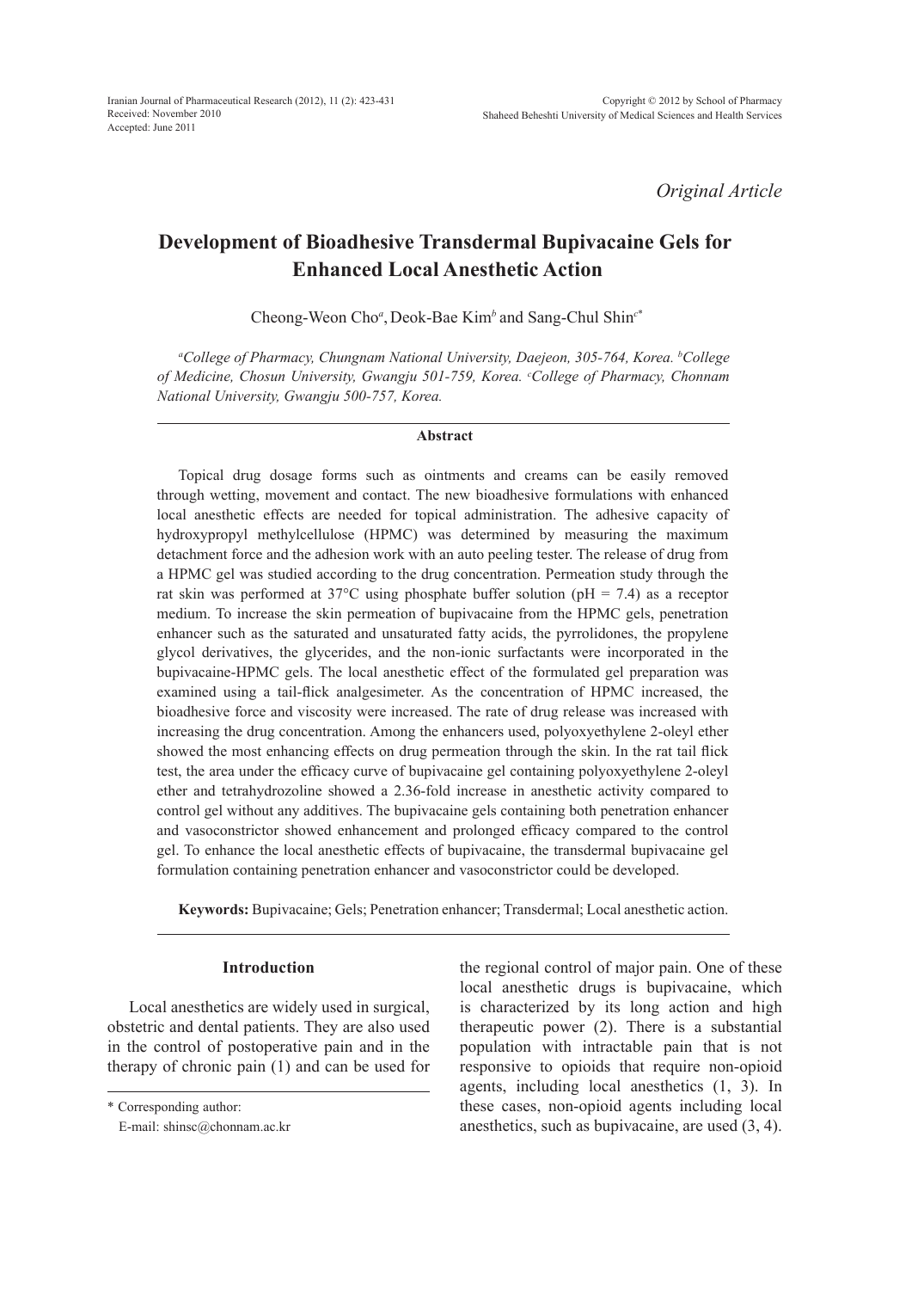Bupivacaine plays a valuable role in the overall management of surgical and postoperative pain associated with dental care (5, 6). Subcutaneously injected bupivacaine reportedly produces analgesia via a systemic effect (7). Local anesthetics affect a number of biologic processes, including the inhibition of G-proteincoupled receptor signaling, which are potentially important pharmacodynamic actions that are of value in treating pain.

Of many drug delivery systems, percutaneous drug delivery can provide controlled delivery of drugs. However, ointments and creams can be easily removed by wetting, movement, and contact. New bioadhesive formulations are needed to enhance local anesthetic effects.

Hydroxypropyl methyl cellulose (HPMC) is used to control the drug release from several pharmaceutical systems because of its nontoxic nature, easy compression, swelling properties, and accommodation of high levels of drug (8, 9). To formulate bioadhesive gels, we compared the viscosity and bioadhesive forces of HPMC, as well as drug release according to the drug concentration. To increase the skin permeation of bupivacaine from the HPMC gels, enhancers such as saturated and unsaturated fatty acids, pyrrolidones, propylene glycol derivatives, glycerides, and the nonionic surfactants were incorporated in the bupivacaine-HPMC gels. The local anesthetic effects of the formulated bupivacaine-HPMC gels containing polyoxyethylene 2-oleyl ether and tetrahydrozoline were evaluated using the tail flick anesthetic test.

The objective of this study was to determine the feasibility of the transdermal application related to bupivacaine from a bioadhesive gel formulation through studying *in-vitro* release characteristics and *in-vivo* local anesthetic efficacy.

#### **Experimental**

Bupivacaine hydrochloride was supplied from Hana Pharm. Co. Ltd (Korea). Hydroxypropyl methylcellulose -K100M (MW, 10000) was obtained from DOW chemical Co. Ltd (USA). Tetrahydrozoline was purchased from Sigma Aldrich Inc., (Sigma Aldrich, USA). Lauric acid, oleic acid and caprylic acid were purchased from Tokyo Kasei Kogyo Co., Ltd (Japan). One-methyl-2-pyrrolidone and 2-pyrrolidone were purchased from Acros organics (Acros organics, USA). Myristic acid, linoleic acid, polyoxyethylene-23-lauryl ether (Brij 35), polyoxyethylene-2-oleyl ether (Brij 92), and polyoxyethylene-23-lauryl ether (Brij 72) were purchased from Sigma-Aldrich Co. (Sigma-Aldrich, USA). Oleyl macrogol-6 glycerides, caprylocaproyl mcarogol-8 glycerides, propylene glycol mono caprylate, propylene glycol laurate, and propylene glycol monolaurate were gifts from Gattefose (Gattefose, France). Acetnitrile was HPLC grade from J.T. Baker Inc. (J.T. Baker, USA). All reagents of analytical grade were used without further purification. Double distilled water was used for all studies.

# *Measurement of viscosity and bioadhesive strength*

To select the optimum concentration of HPMC-K100M, various concentrations of HPMC gel (1%, 2% and 3%) were prepared, respectively. Each gram of HPMC was dissolved with stirring in hot water to make a 100 g solution.

The viscosity of each gel (100 g) was measured at room temperature with a rotary type viscometer (Haake viscometer, Germany). The sensor system was MV II. The sensor was inserted into a gel sample in the MV II cup and adjusted to a rate of shear of  $1.8$  (sec<sup>-1</sup>) and sample equilibration took approximately 45 sec. The viscosity of sample was then determined by multiplying the observed reading by the shear rate.

To evaluate the bioadhesive strength of HPMC correctly, rats' intestines were used (10, 11). The adhesive capacity of HPMC was determined by measuring the maximum detachment force and the adhesion work with an auto peeling tester (C.K. Trading Co. Ltd. Korea). Cyanoacrylate adhesive was used to fix the intestinal mucosa to the upper and lower support. The HPMC gel (1 g) was placed at room temperature on the both supports. Upon contact of the gelintestine mucosa, a force (contact pressure, 50 gf) was applied for five minutes. The detachment procedure was performed at the speed of 150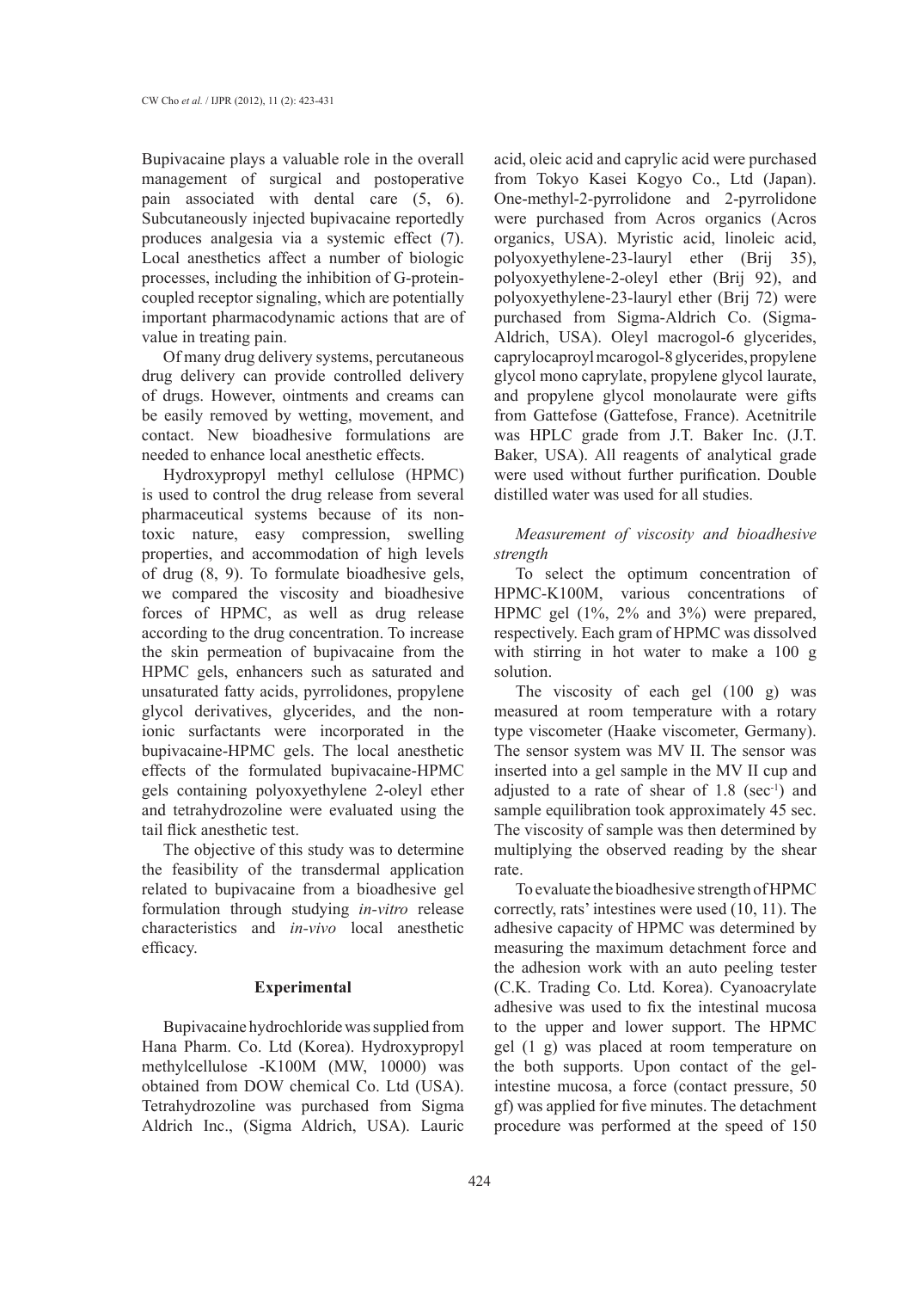mm/min until the complete detachment of the components was achieved. The force required to completely separate the two components was recorded as the adhesion force. The adhesion force was calculated as N (Newton force).

## *Preparation of bupivacaine-HPMC gels containing enhancer and vasoconstrictor*

Two grams of hydroxypropyl methylcellulose (HPMC) was dissolved in hot water to make 35 g solution. Bupivacaine (1%) and each enhancer (5%), tetrahydrozoline (0.05%), were added with vigorous stirring to the above HPMC solution and water was added to make a 100 g gel. The appearance of the prepared gel was transparent.

### *Release of bupivacaine from the HPMC gels*

The *in-vitro* release of bupivacaine from the HPMC gels was examined using the modified Keshary-Chien cell. The diameter of the cell was 2 cm, providing 3.14 cm<sup>2</sup> effective constant areas between the membrane and the bulk solution of 20 mL. The flux of bupivacaine from the HPMC gels was determined using phosphate buffer solution ( $pH = 7.4$ ) as a receptor. The synthetic cellulose membrane (SPECTRA/POR<sup>®</sup> MW 12-14,000, pore size, 0.2 um) was mounted on the receptor compartment of the diffusion cell (12). Five grams of prepared HPMC gels containing bupivacaine was placed in intimate contact with the cellulose membrane and the donor cap was covered with parafilm and clamped. The sampling port was sealed with parafilm to prevent the evaporation of the receptor medium. The receptor solution was maintained at 37°C through a circulating water bath and stirred constantly at 400 rpm. Before the experiment, the system was tested to remove the remaining air bubble in receptor site.

To formulate the appropriate drug concentration, the drug release from the gels was studied at drug concentrations of 0.5, 1, 1.5 and 2% (w/w) at 37°C in a controlled water bath. The total medium from the receptor compartment was withdrawn at predetermined intervals to maintain a sink condition and immediately replaced with the same amount of fresh phosphate buffer solution ( $pH = 7.4$ ). Each data point represents the average of three determinations.

## *HPLC determination of bupivacaine*

Bupivacaine was assayed using HPLC. The HPLC system had a pump (Knauer, DE/ K-120, USA.), ultraviolet detector (Waters 484, USA),  $C_{18}$  column (250 x 4.6mm, 5um), degaser, and an integrator (D520A, Youngin scientific Co., Ltd., Korea). The mobile phase was composed of a mixture (70:30:0.1, v/v) of water, acetonitrile, and phosphoric acid. A flow rate of 1.0 mL/min yielded an operation pressure of  $\sim$ 1000 psi. The UV detector was operated at the wavelength of 210 nm. Under these conditions, the bupivacaine peak appeared at the retention time of 7.4 min. The calibration curves of bupivacaine were linear within the range of 2-500 ng/mL. The intra- and inter-day coefficients of variation for bupivacaine were less than 1.5%.

# *Permeation of bupivacaine from the HPMC gels through the rat skin*

A healthy male rat (Sprague Dawley rat strain) with 7-8 weeks old (270-300 g), was sacrificed by cervical dislocation. The hair of abdominal area was carefully removed with an electric clipper. A square section of the abdominal skin was excised. After the incision, the adhering fat and other visceral debris in the skin were carefully removed from the undersurface with tweezers. The excised skin was used immediately.

The freshly excised full-thickness skin sample was mounted on the receptor site of the diffusion cell with the stratum corneum side facing upwards into the donor compartment and the dermal side facing downwards into the receptor compartment.

The *in-vitro* permeation of bupivacaine from the HPMC gels was examined using the modified Keshary-Chien cell for 120 min. The diameter of the cell was  $2 \text{ cm}$ , providing  $3.14 \text{ cm}^2$  effective constant areas and the volume of the diffusion cell was 20 mL. The flux of bupivacaine from the HPMC gels was determined using phosphate buffer solution ( $pH = 7.4$ ) as a receptor. Appropriate amount of gels (1 g) was placed on the stratum corneum side and covered with round glass plate and clamped. Receptor medium was phosphate buffer solution ( $pH = 7.4$ ) to achieve the sink condition and maintained 37°C through a circulating water bath. Total samples (20 mL)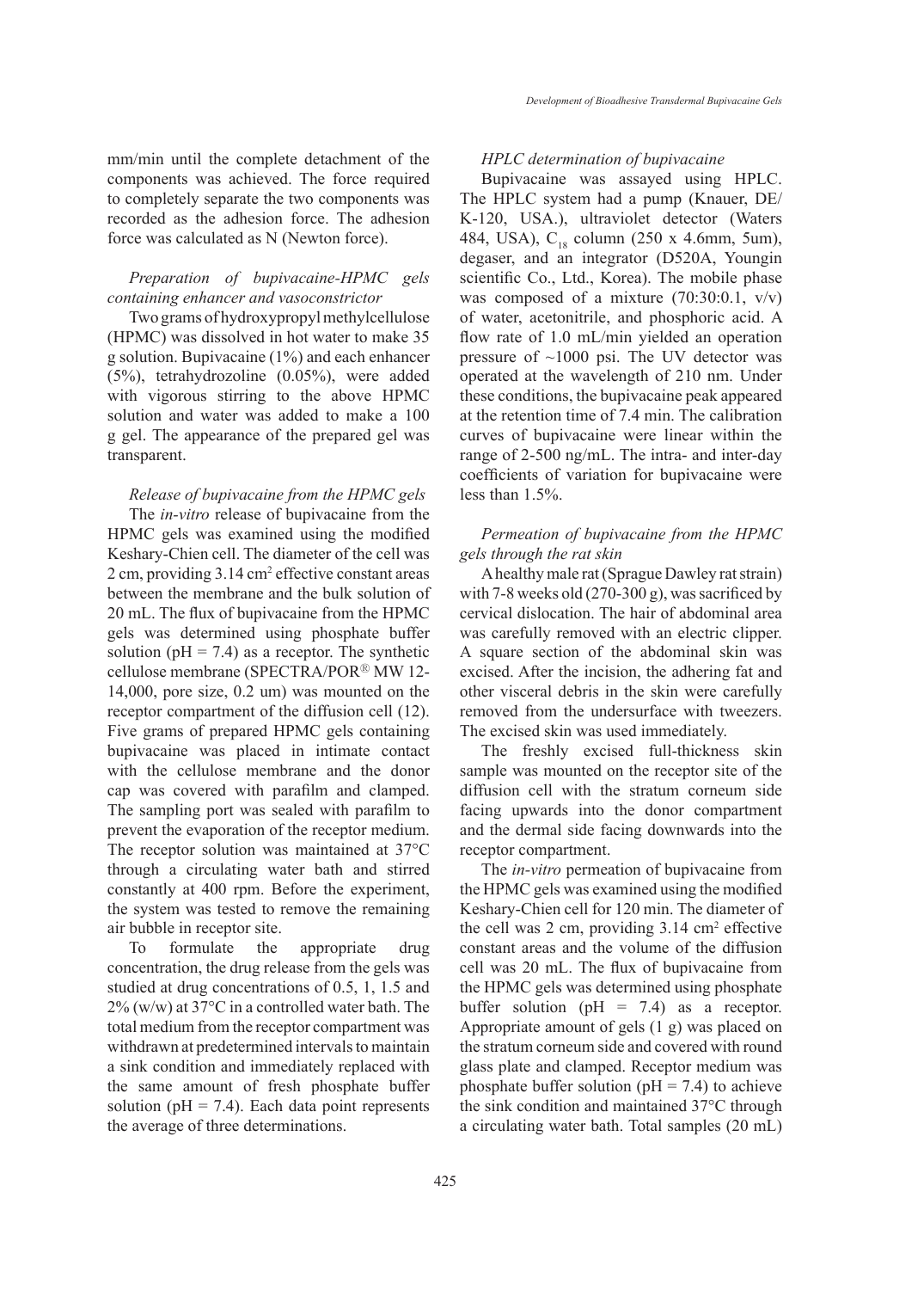were withdrawn at predetermined intervals (every 30 min) and immediately replaced with an equal volume of fresh medium. Permeation quantities of bupivacaine were analyzed using HPLC at 210 nm. Each data point represents the average of three determinations.

The cumulative amount of bupivacaine through the rat skin was plotted against the time (min). A linear profile was observed for 2 h and the slope of the linear portion of the curve was determined through the linear regression. The effectiveness of penetration enhancers was defined as the enhancement factor (EnF). EnF was calculated using the following equation:

 $EnF = (flux of HPMC)$  gels containing enhancers) / (flux of the control)

#### *Tail flick Test*

Healthy male Sprague-Dawley rats with 7-8 weeks old (270-300 g), were purchased from Daehan Laboratory Animal Research Co. (Choongbuk, Republic of Korea), and were given a commercial rat chow diet (No. 322-7- 1, Superfeed Co., Gangwon, Republic of Korea) and tap water ad libitum. The animals were housed (four per cage) in laminar flow cages maintained at  $22 \pm 2$ °C and 50-60% relative humidity under a 12:12 h light-dark cycle. The experiments began after allowing at least one week for acclimation. The experiments were performed in accordance with the "Guiding Principles in the Use of Animals in Toxicology" adopted by the Society of Toxicology (USA) in July, 1989, and revised in March, 1999. The Animal Care Committee of Chonnam National University (Gwangju, Republic of Korea) approved the design and conduct of this study (2008-12).

The heat radiant tail flick assay, developed by D'Amour and Smith in the 1940s (13), is a commonly used experimental model for thermopain quantification. In this test, a rodent tail is exposed to a light source (radiant heat) and the latency of tail withdrawal from the heat source is recorded and analyzed. Depending on the experimental settings, the tail flick technique can be used to determine the basal nociception level, the analgesic effectiveness of pharmacological agents, and tolerance formation.

The rats were divided into four groups containing three rats each: control gel group, bupivacaine gel group, bupivacaine gel containing enhancer group and bupivacaine gel containing enhancer and vasoconstrictor group.

The statistical significance of the differences between the formulations was tested using the Student's paired t-test. It was defined to be statistically significant when  $p \leq 0.05$ . Each data point represents the average of three determinations. All values were reported as  $mean \pm standard deviation$ .

The rat was fixed on a tail-flick-test apparatus (Tail flick anesthetic meter, Harvard Co. Ltd. USA) with the tail of 10 cm from its tip, exposed to heat from a projector lamp. A single control switch simultaneously activated the light and a timer and the timer was stopped automatically when the tail flicked. The time interval between switching on the light to flick of the tail was recorded. A 50 sec cut-off time was used to avoid thermal injury. A dose of 50 mg of drug gel was applied to the root of the tail on the midline. The tail flick anesthetic test was started after the administration and the test was done every 5 min until the duration time fell to control value.

The area under the effective curve from the beginning till the end of 120 min (AUEC<sub>0→120 min</sub>) of the rat tail flick test curve was calculated using the linear trapezoidal rule. The efficacy factor in local anesthetic effects of bupivacaine after topical application of bupivacaine gel containing polyoxyethylene 2-oleyl ether was compared with the control gel devoid of any additives (14). The efficacy factor (EfF) was calculated using the following equation:

 $Eff = (AUEC of bupivacaine gels containing$ enhancer) / (AUEC of the control gel)

#### **Results and Discussion**

*Effects of HPMC concentration on bioadhesive forces and viscosity*

To formulate the bioadhesive gels, we compared the viscosity and bioadhesive forces of HPMC. The viscosity of HPMC-K100M gels at 1%, 2% and 3% was 8 Pa·s, 19 Pa·s, and 29 Pa·s, respectively. The bioadhesive force of HPMC-K100M at 1%, 2%, and 3% was 0.4413,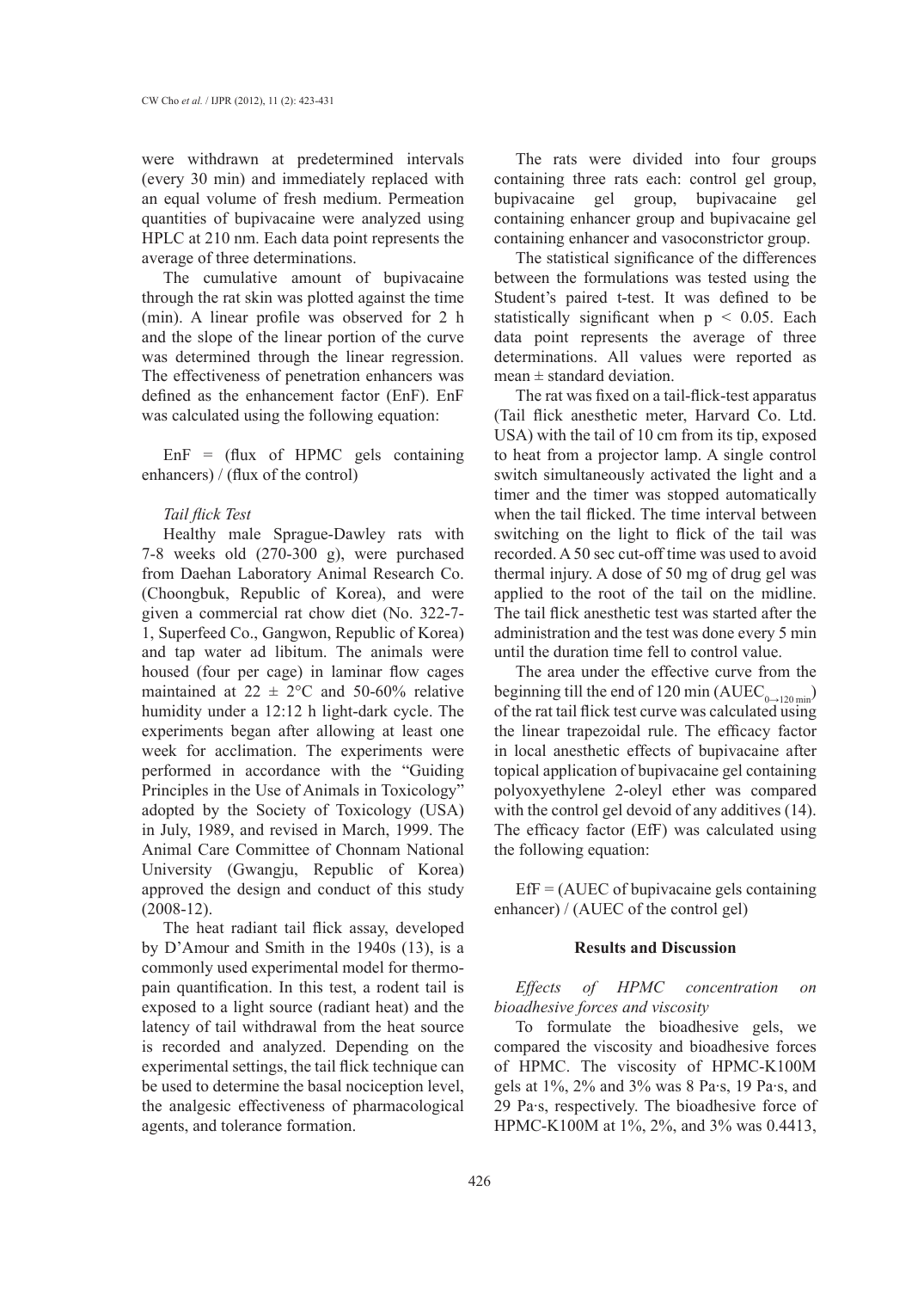

**Figure 1.** Bioadhesive forces and viscosity of HPMC-K100M at 2% -●- bioadhesive forces, -●- viscosity.

0.5688, and 0.8826 N, respectively. The increase in the viscosity of HPMC gels led to the increase in bioadhesive forces (Figure 1).

To develop the new gel formulation that has suitable bioadhesion, the easy determination of viscosity could be used instead of bioadhesive force assessment.

## *Effect of bupivacaine concentration on drug release*

To formulate the appropriate bupivacaine concentration, drug release from the prepared HPMC gels across a synthetic cellulose membrane (Spectra/Por, MW 12-14,000) was studied at  $37 \pm 0.5$ °C, in amount of 0.5, 1, 1.5 and 2%. Higher bupivacaine concentrations showed faster release (Figure 2) and followed Fick's law of concentration-dependent passive diffusion. Regarding the commercial product, the bupivacaine concentration was formulated at 1%.

*Effect of enhancers on the permeation of bupivacaine across the rat skin*

To increase the skin permeation of bupivacaine from the HPMC gels, each enhancer such as the saturated and unsaturated fatty acids, pyrrolidones, propylene glycol derivatives, glycerides, and non-ionic surfactants was incorporated in the bupivacaine-HPMC gels (14). Skin is a complex, dynamic layer organ that has many functions beyond its role as a barrier to the environment. The highly organized structure of the stratum corneum (SC) forms a barrier to substance the penetration. Penetration enhancers, accelerants or promoters can interact with some components of skin to increase the fluidity in the intercellular lipid lamellae, the SC to swell, and/or leach out structural components and thus increase the drug penetration through the barrier membrane (15-17).

Fatty acids are capable of being inserted between the hydrophobic tails of the stratum corneum lipid bilayer, disturbing their packing, increasing their fluidity, and subsequently decreasing the diffusion resistance to permeates. When introduced into the predominantly saturated, straight-chained lipid environment of the SC, these kinked fatty acids intercalate and disrupt the ordered lipid array (18) and form separate fluid states that disorder the endogenous lipids (19).

Surfactants enhance the permeability of drugs (20, 21). Pre-treatment with a non-ionic surfactant showed that the SC was loosely layered and that intercellular spaces were wide (21). Brij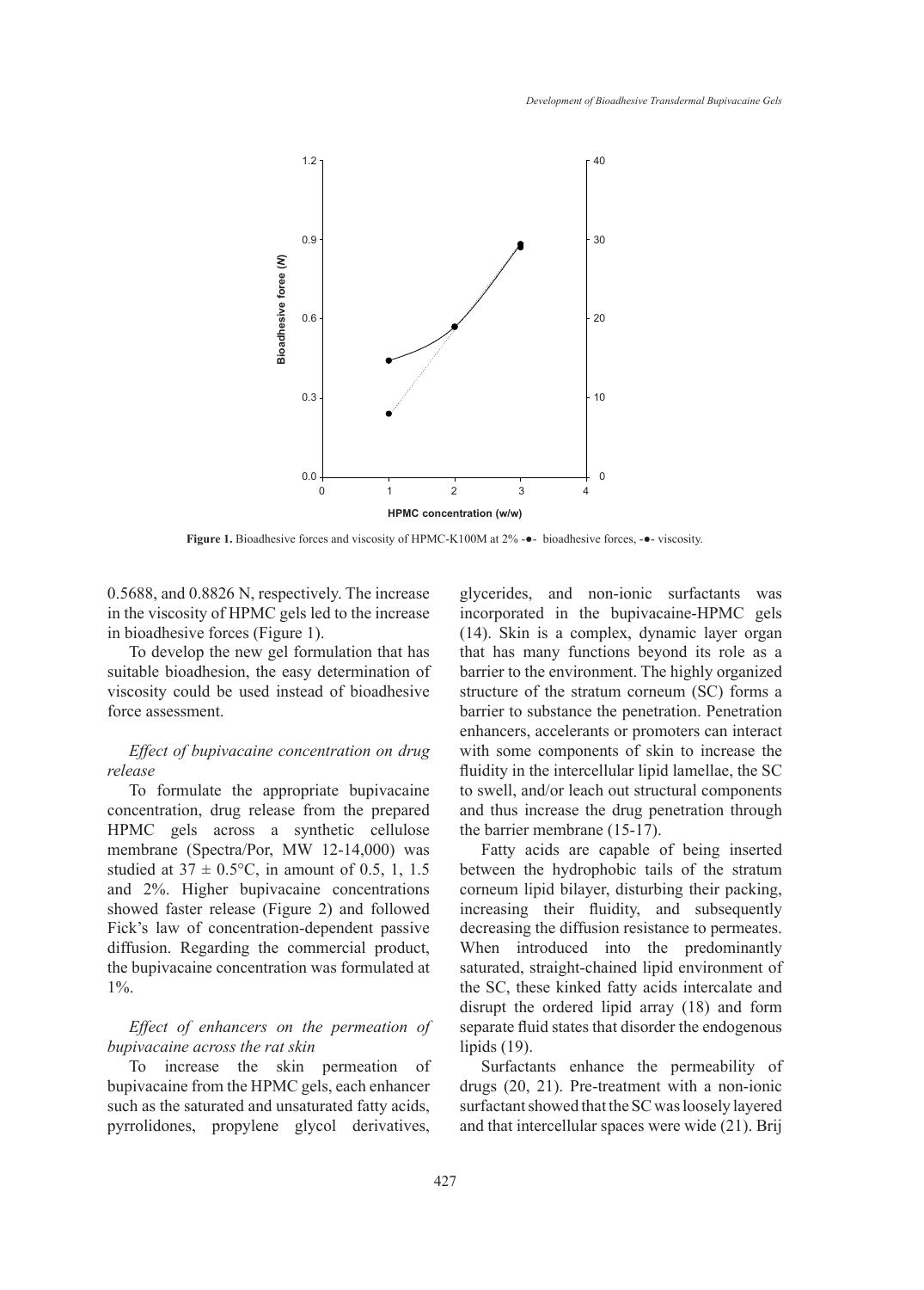

**Figure 2.** Effect of bupivacaine concentration on drug release from the HPMC gels.

92 (polyoxyethylene 2-oleyl ether) produced the best enhancement of bupivacaine gels of the non-ionic surfactants (Table 1). Propylene glycol (PG) is widely used as a vehicle for penetration enhancers and permeates well through the human stratum corneum. PG readily permeates the skin and may carry the drug molecules across (22). The permeation of PG through the tissue could alter thermodynamic activity of the drug in the vehicle, which would in turn modify the driving force for the diffusion (23).

Pyrrolidones have been used as penetration enhancers in human skin for hydrophilic and lipophilic permeants. In terms of mechanisms of action, the pyrrolidones partition well into human corneum stratum. Within the tissue, the pyrrolidones may alter the nature of the membrane and generate 'reservoirs' within the skin membranes. Such a reservoir effect, offers potential for sustained release of a permeant from the stratum corneum over the extended time periods (24).

Among the tested enhancers such as the saturated and unsaturated fatty acids, the pyrrolidones, the propylene glycol derivatives, the glycerides, and the non-ionic surfactants, polyoxyethylene 2-oleyl ether showed the

highest enhancement. Enhancement factor of the dibucaine gels containing polyoxyethylene 2-oleyl ether was 2.05 in comparison with the dibucaine gels containing the no-enhancer.

*Tail-flick test of bupivacaine gel containing enhancer and vasoconstrictor*

In percutaneous permeation studies, bupivacaine gels containing polyoxyethylene 2-oleyl ether showed the best enhancing effects. Therefore, we tested the anesthetic effects of the formulated gel preparation using a rat tail flick analgesic meter (Figure 3).

Table 2 shows the  $\text{AUEC}_{0\rightarrow120\text{min}}$  of the rat-tail flick test for bupivacaine gels. The AUEC value of bupivacaine gel containing polyoxyethylene 2-oleyl ether was  $2073 \pm 203$  sec/min, while that of enhancer-less gels and polyoxyethylene 2-oleyl ether-container and tetrahydrozolinecontainer ones were  $1894 \pm 92$  and  $2385 \pm 73$ sec/min, respectively.

According to the rat tail flick test, the local anesthetic efficacy of bupivacaine gel containing polyoxyethylene 2-oleyl ether showed about 2.06-fold compared with that of the gel without polyoxyethylene 2-oleyl ether. The bupivacaine gels containing polyoxyethylene 2-oleyl ether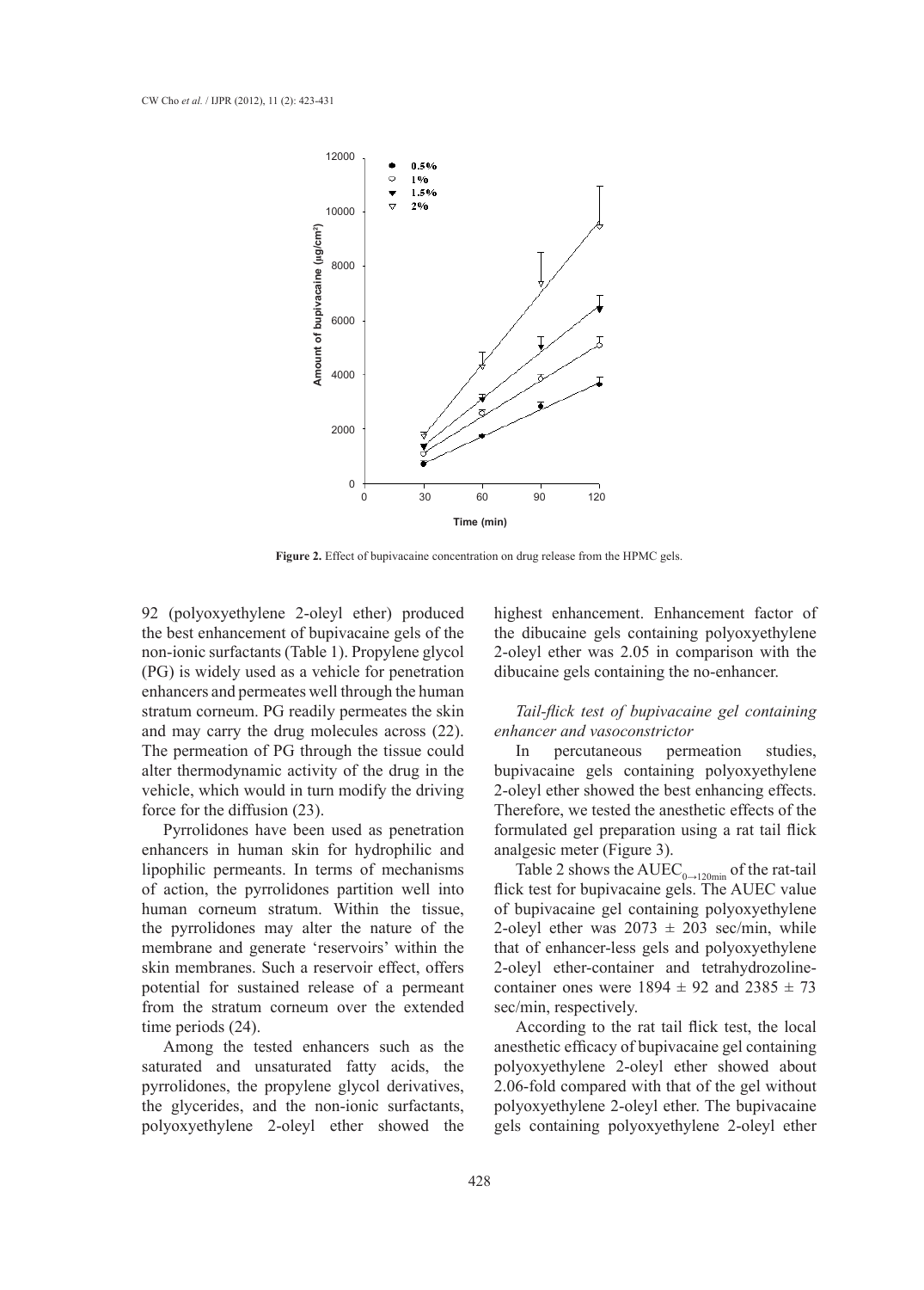

**Figure 3.** Tail flick test of 1% bupivacaine gels (mean  $\pm$  SD, n = 3).

showed the highest anesthetic effects at the 15<sup>th</sup> min, while bupivacaine gels without enhancer showed anesthetic effects at the 18<sup>th</sup> min. The bupivacaine gel containing polyoxyethylene 2-oleyl ether showed the fast, prolonged anesthetic effects.

polyoxyethylene 2-oleyl ether and tetrahydrozoline showed a 2.36-fold increase in anesthetic activity compared to the control gel without any additives. From the study of the effects of vasoconstrictor on anesthetic effects, bupivacaine gel containing polyoxyethylene 2-oleyl ether and tetrahydrozoline showed more

The bupivacaine gel containing

| <b>Enhancer</b>                      | Flux $(\mu g/cm^2/h)$ | EF   |
|--------------------------------------|-----------------------|------|
| Control                              | $0.12 \pm 0.03$       | 1.00 |
| polyoxyethylene 23-lauryl ether      | $0.14 \pm 0.04$       | 1.17 |
| polyoxyethylene 2-stearyl ether      | $0.20 \pm 0.03$       | 1.67 |
| polyoxyethylene 2-oleyl ether        | $0.15 \pm 0.06$       | 1.25 |
| oleic acid                           | $0.13 \pm 0.04$       | 1.10 |
| linoleic acid                        | $0.15 \pm 0.03$       | 1.25 |
| caprylic acid                        | $0.13 \pm 0.03$       | 1.10 |
| lauric acid                          | $0.13 \pm 0.04$       | 1.10 |
| myristic acid                        | $0.14 \pm 0.13$       | 1.17 |
| oleoyl macrogol-6 glycerides         | $0.33 \pm 0.04$       | 2.75 |
| caprylocaproyl macrogol-8 glycerides | $0.18 \pm 0.06$       | 1.50 |
| propylene glycol mono caprylate      | $0.18 \pm 0.09$       | 1.50 |
| propylene glycol laurate             | $0.14 \pm 0.09$       | 1.17 |
| propylene glycol monolaurate         | $0.20 \pm 1.01$       | 1.67 |
| <b>NMP</b>                           | $0.35 \pm 0.04$       | 2.91 |
| 2-pyrrolidone                        | $0.13 \pm 0.09$       | 1.10 |
| <b>PVP</b>                           | $0.20 \pm 0.06$       | 1.67 |
|                                      |                       |      |
|                                      |                       |      |

**Table 1.** Enhancement factor of enhancers.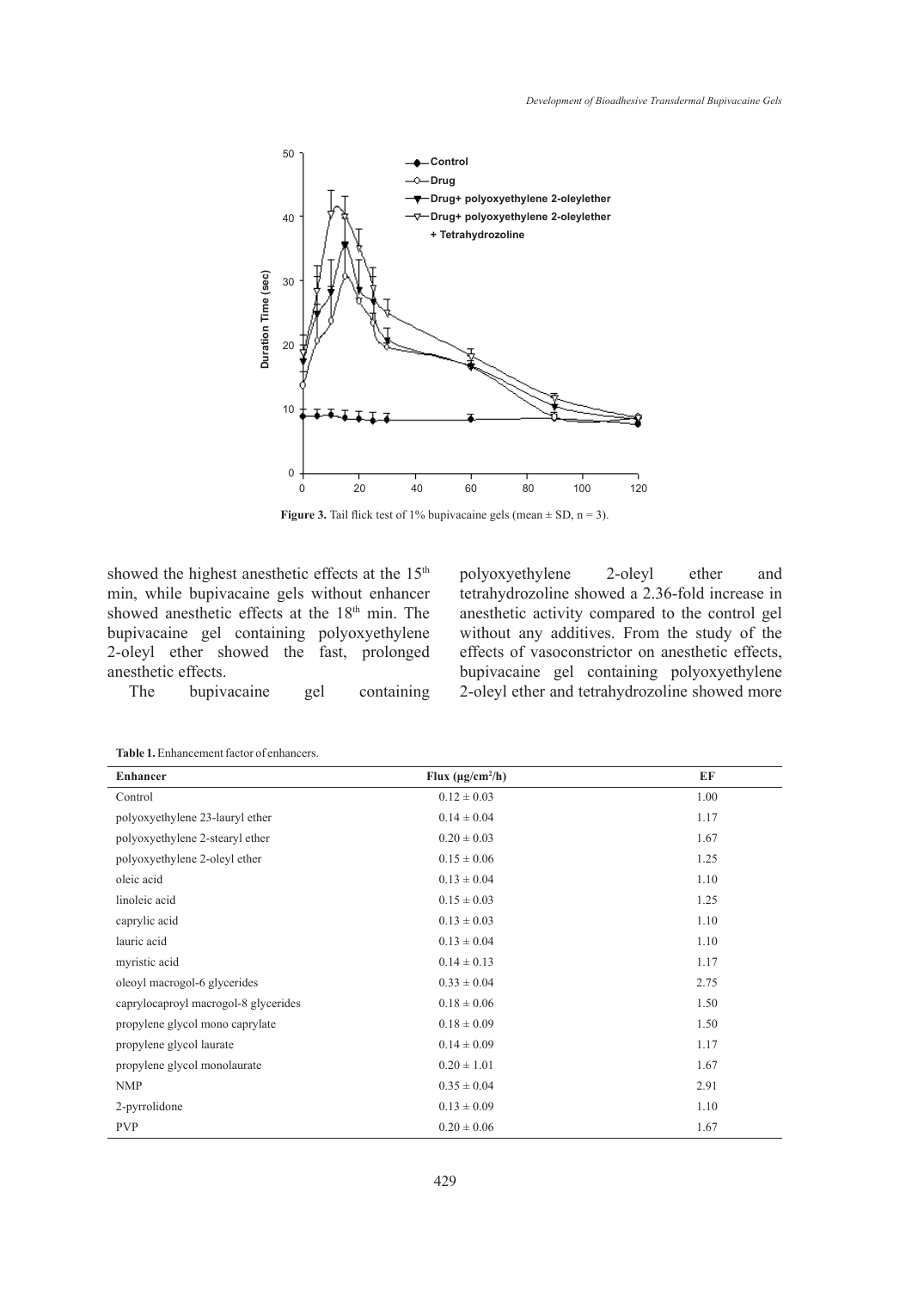|                                                                  | $AUC$ (sec/min)    | <b>Efficacy factor</b> |
|------------------------------------------------------------------|--------------------|------------------------|
| Control                                                          | $1008.8 \pm 107.4$ |                        |
| Bupivacaine gel                                                  | $1894.7 \pm 92.6$  | 1.87                   |
| Bupivacaine gel containing polyoxyethylene 2-oleyl ether         | $2073.1 \pm 203.0$ | 2.06                   |
| Bupivacaine gel containing polyoxyethylene 2-oleyl ether and THZ | $2385.9 \pm 73.7$  | 2.36                   |

**Table 2.** The comparison of  $AUC_{0\rightarrow120\text{min}}$  for the bupivacaine gel containing an enhancer or not from the rat tail flick test.

prolonged anesthetic effect compared with that of the tetrahydrozoline-less one (Figure 3).

#### **Conclusion**

As the viscosity of the HPMC gels was increased, the bioadhesive forces were increased as well. To develop the new gel formulation that has suitable bioadhesion, the easy determination of viscosity could be used instead of the bioadhesive force assessment. The rate of drug release was increased with increasing the drug concentration. Among the enhancers, polyoxyethylene 2-oleyl ether showed the highest enhancing effects on drug permeation through the skin. In the rat tail flick test, the area under the efficacy curve of bupivacaine gel containing polyoxyethylene 2-oleyl ether and tetrahydrozoline showed a 2.36-fold increase in anesthetic activity compared to the control gel without any additives. These results suggest that a topical gel formulation of bupivacaine containing enhancer and vasoconstrictor could be developed for enhanced local anesthetic action.

#### **References**

- Dahm P, Lundborg C, Janson M, Olegard C and (1) Nitescu P. Comparison of 0.5% intrathecal bupivacaine with 0.5% intrathecal ropivacaine in the treatment of refractory cancer and noncancer pain conditions: results from a prospective, crossover, double-blind, randomized study. *Reg. Anesth. Pain Med.* (2000) 25: 480-487.
- (2) Ritchie JM and Greene NM. Aneste'sicos locales. In: Goodman LS and Gilman AG. (eds.) *Las Bases Farmacolo'gicas de la Terape'utica.* 7<sup>th</sup> ed., Editorial Me´dica Panamericana, Madrid (1989) 300-317.
- Tsai YC, Wang LK, Chen BS and Chen HP. Home-(3) based patient controlled epidermal analgesia with bupivacaine for patients with intractable herpetic neuralgia. *J. Formos. Med. Assoc.* (2000) 99: 659-662.
- Moore, PA. Long-acting local anaesthetics: a review of (4)

clinical efficacy in dentistry. *Compend. Contin. Educ. Dent.* XI (1990) 22-30.

- (5) Saxen MA and Newton CW. Anesthesia for endodontic practice. *Anesthesia in Dentistry* (1999) 43: 247-261.
- Moore DC. Lipid rescue from bupivacaine cardiac (6) arrest: a result of failure to ventilate and maintain cardiac perfusion? *Anesthesiology* (2007) 106: 636- 637.
- $(7)$  Duarte AM, Pospisilova E and Reilly E. Reduction of postincisional allodynia by subcutaneous bupivacaine. *Anesthesiology* (2005) 103:113-125.
- Klech CM. Gels and Jellies. In: Swarbrick J and (8) Boylan JC. (eds.) *Encyclopedia of Pharmaceutical Technology*. Vol. 6, Marcel Dekker Inc., New York (1999) 415-439.
- (9) Nairn JG. Solutions, emulsions, suspensions and extracts. In: Gennaro AR. (ed.) *Remington: The*  Science and Practice of Pharmacy. 20<sup>th</sup> ed. Williams and Wilkins Inc., Philadelphia (2000) 745-747.
- $(10)$  Tur KM and Ch`ng HS. Evaluation of possible mechanism of bioadhesion. *Int. J. Pharm.* (1998) 160: 61-74.
- (11) Blanco-Fuente H, Anguiano-Iga S, Otero-Espinar FJ and Blanco-Mendez J. *In-vitro* bioadhesion of carbopol hydrogels. *Int. J. Pharm***.** (1996) 42: 169-174.
- (12) Shin SC, Kim HJ, Oh IJ, Cho CW and Yang KH. Development of tretinoin gels for enhanced transdermal delivery. *Eur. J. Pharm. Biopharm*. (2005) 60: 67-71.
- $(13)$  D'Amour FE and Smith DL. A method for determining loss of pain sensation*. J. Pharmacol. Exp. Therp.*  (1941) 72: 74-79.
- $(14)$  Cho CW, Choi JS and Shin SC. Enhanced local anesthetic efficacy of bioadhesive ropivacaine gels. *Biomol. Therap.* (2011) 19: 357-363.
- (15) Choi JS, Shin SC. Enhanced bioavability of ambroxol by transdermal administration of the EVA matrix containing penetration enhancer in rats. *Biomol. Therap.* (2010) 18:106-110.
- (16) Tanojo H, Bouwstra JA, Junginger HE and Bodde HE. *In-vitro* human skin barrier modulation by fatty acid: skin permeation and thermal analysis studies. *Pharm. Res.* (1997) 14: 42-49.
- (17) Oh SY, Jeong SY, Park TG and Lee JH. Enhanced transdermal delivery of AZT (Zidovudine) using iontophoresis and penetration enhancer. *J. Control. Rel.* (1998) 51: 161-168.
- Green PG, Guy RH and Hadgraft J. *In-vitro* and *in-vivo* (18)enhancement of skin permeation with oleic-acid and